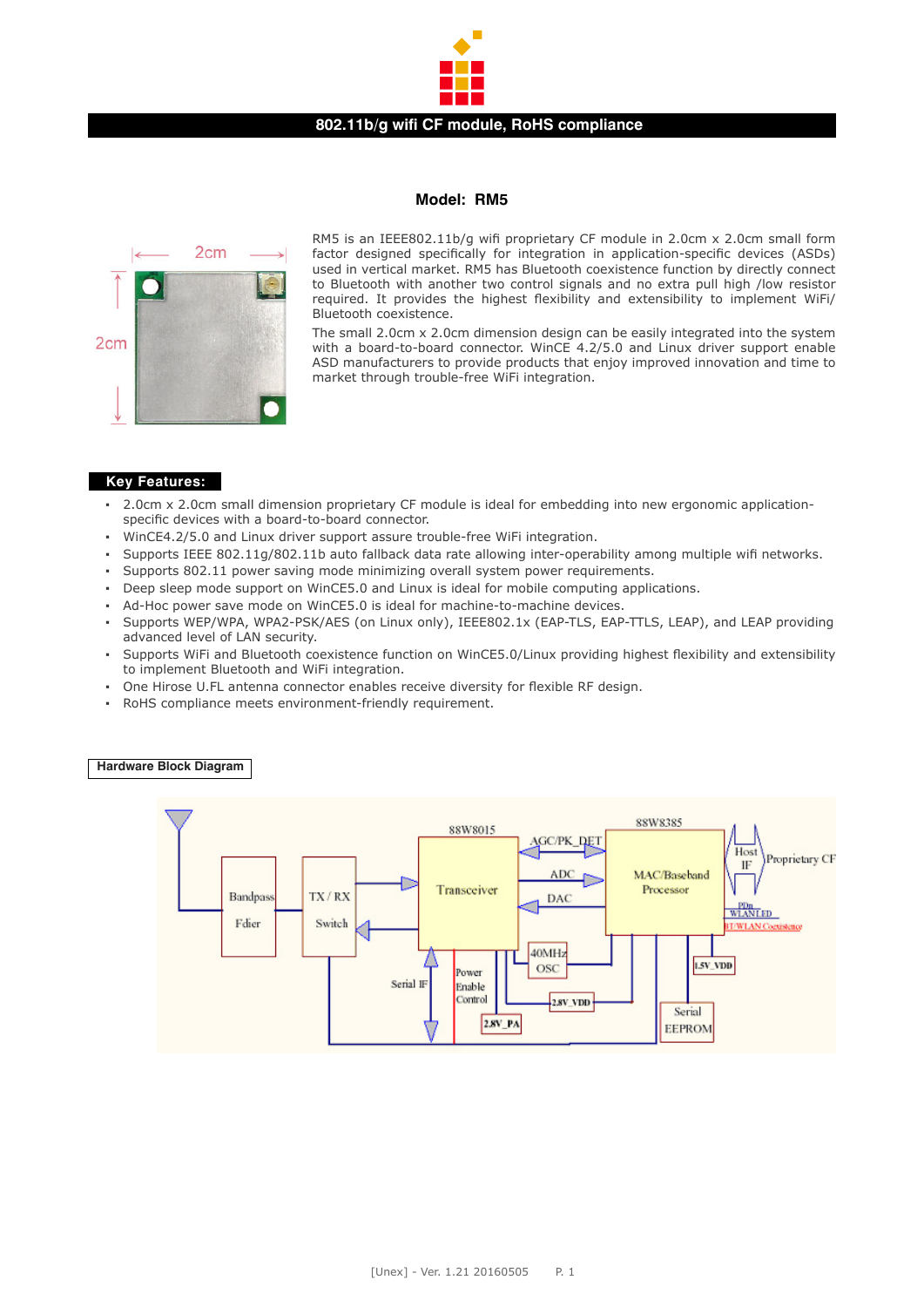# **Mechanical Outline**

Unit: mm



| <b>Specifications:</b>         |                                                                                                                                                                                                                                                                                                                                                                                                                                                                                                                                                                                 |
|--------------------------------|---------------------------------------------------------------------------------------------------------------------------------------------------------------------------------------------------------------------------------------------------------------------------------------------------------------------------------------------------------------------------------------------------------------------------------------------------------------------------------------------------------------------------------------------------------------------------------|
| <b>Standard Conformance</b>    | IEEE 802.11b and IEEE 802.11g                                                                                                                                                                                                                                                                                                                                                                                                                                                                                                                                                   |
| <b>Frequency Range</b>         | $\cdot$ 11b Mode: 2.400 $\sim$ 2.497 GHz                                                                                                                                                                                                                                                                                                                                                                                                                                                                                                                                        |
|                                | $\cdot$ 11g Mode: 2.400 $\sim$ 2.4836 GHz (US, Canada, ETSI, Japan)                                                                                                                                                                                                                                                                                                                                                                                                                                                                                                             |
| <b>Form Factor</b>             | Proprietary Compact Flash                                                                                                                                                                                                                                                                                                                                                                                                                                                                                                                                                       |
| <b>Interface</b>               | <b>CF</b>                                                                                                                                                                                                                                                                                                                                                                                                                                                                                                                                                                       |
| <b>Operation Voltage</b>       | 3.3V ±5% DC                                                                                                                                                                                                                                                                                                                                                                                                                                                                                                                                                                     |
| <b>Modulation Technique</b>    | $-802.11b$ :<br>DSSS with DBPSK, DQPSK, and CCK<br>$-802.11q$ :<br>• OFDM with BPSK, QPSK, QAM, and 64QAM<br>· DSSS with DBPSK, DQPSK, and CCK                                                                                                                                                                                                                                                                                                                                                                                                                                  |
| <b>Operating Range</b>         | · Indoor up to 100 meter (328 ft)                                                                                                                                                                                                                                                                                                                                                                                                                                                                                                                                               |
| (subject to the environment    | · Outdoor up to 400 meter (1312 ft)                                                                                                                                                                                                                                                                                                                                                                                                                                                                                                                                             |
| and antenna)                   |                                                                                                                                                                                                                                                                                                                                                                                                                                                                                                                                                                                 |
| <b>Power Consumption</b>       | $\cdot$ 802.11b mode:<br>• FTP Tx: 385mA (typical) $\sim$ 470mA (max)<br>• FTP Rx: 285mA (typical) $\sim$ 350mA (max)<br>• Stand by: 245mA (typical) ~ 285mA (max)<br>• 802.11g mode:<br>• FTP Tx: 285mA (typical) $\sim$ 450mA (max)<br>• FTP Rx: 265mA (typical) $\sim$ 330mA (max)<br>• Stand by: 245mA (typical) $\sim$ 285mA (max)<br>• Power saving:<br>$\cdot$ 50mA (typical) $\sim$ 75mA (max) under Win CE Driver 3.2.8.<br>$\sim$ 24mA(typical) $\sim$ 30mA(max) under Linux Driver 3.4.0. P2-16<br>• Deep sleep mode: 5mA (typical) $\sim$ 8mA(max) in Linux system. |
| <b>Antenna</b>                 | One UFL ultra-miniature coaxial antenna connectors for diversity receive at 2.4GHz.<br>Use Hirose pigtail to connect to a standard antenna.                                                                                                                                                                                                                                                                                                                                                                                                                                     |
| <b>B-B Connector</b>           | · Stacking height 1.5mm, WALN side: Molex 55560-0501 (plug)<br>• Host Side: Molex 54722-0501 (receptacle housing assembly)                                                                                                                                                                                                                                                                                                                                                                                                                                                      |
| <b>Transmit Power Settings</b> | • 802.11b: 13±1dBm@1, 2, 5.5, and 11Mbps<br>$\cdot$ 802.11g: 12.5 $\pm$ 1.5dBm@6, 9, 12, 18, 24. 48 and 54Mbps                                                                                                                                                                                                                                                                                                                                                                                                                                                                  |
| <b>Sensitivity</b>             | • 802.11b: -89dBm@ 1Mbps, -86dBm@ 2Mbps, -85dBm@ 5.5Mbps, -82dBm@<br>11Mbps<br>• 802.11g: -82dBm@ 6Mbps, -81dBm@ 9Mbps, -79dBm@ 12Mbps, -77dBm@<br>18Mbps, -74dBm@ 24Mbps, -70dBm@ 36Mbps, -66dBm@ 48Mbps, -65dBm@<br>54Mbps                                                                                                                                                                                                                                                                                                                                                    |
| <b>MAC Protocol</b>            | CSMA/CA with ACK architecture 32-bit MAC                                                                                                                                                                                                                                                                                                                                                                                                                                                                                                                                        |